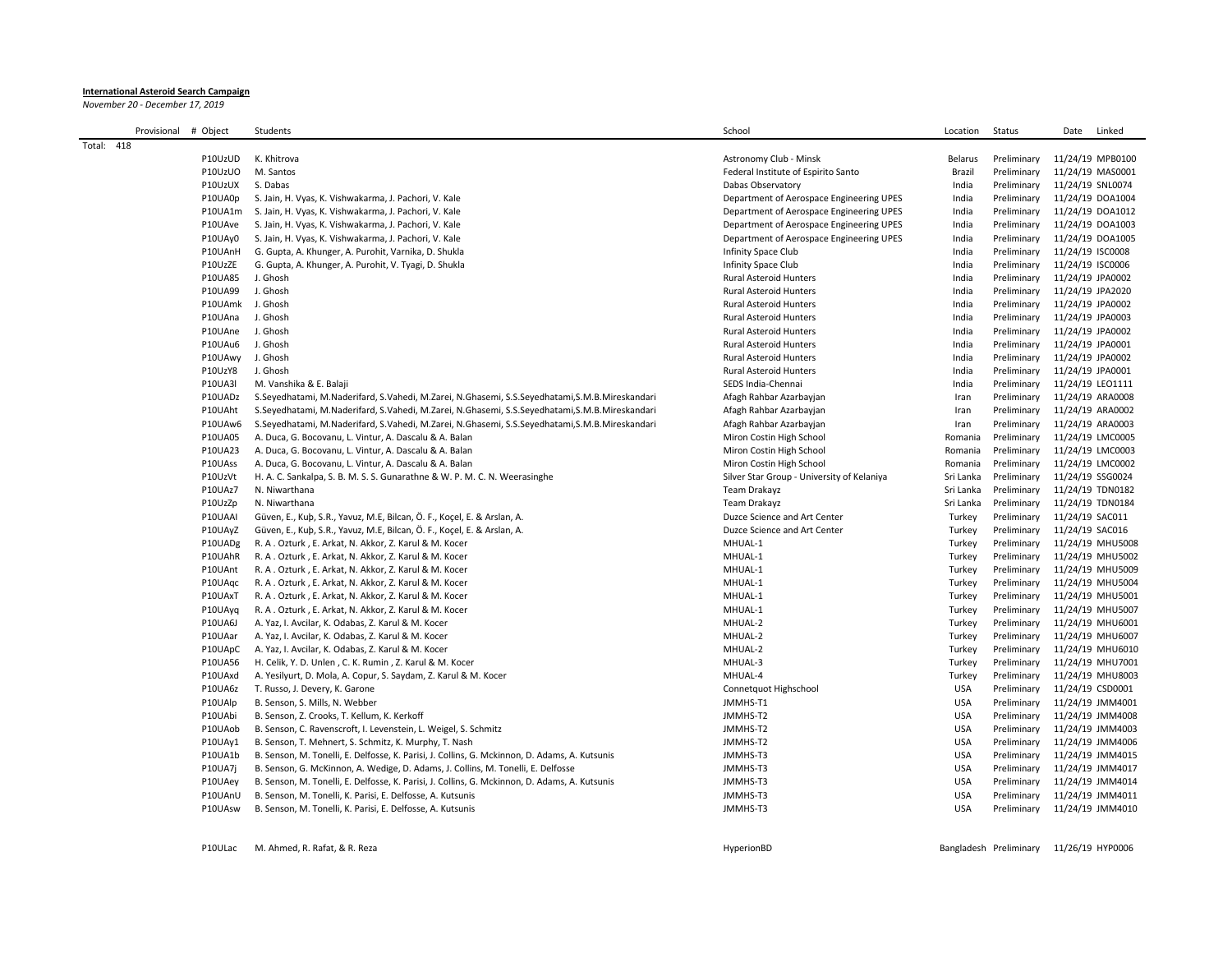P10ULgV M. Ahmed, R. Rafat, & R. Reza HyperionBD Bangladesh Preliminary 11/26/19 HYP0011 P10ULi7 M. Ahmed, R. Rafat, & R. Reza HyperionBD Bangladesh Preliminary 11/26/19 HYP0015 P10ULlH M. Ahmed, R. Rafat, & R. Reza HyperionBD Bangladesh Preliminary 11/26/19 HYP0013 P10ULph M. Ahmed, R. Rafat, & R. Reza **HyperionBD** Bangladesh Preliminary 11/26/19 HYP0016 P10ULqY M. Ahmed, R. Rafat, & R. Reza **HyperionBD** HyperionBD HyperionBD Bangladesh Preliminary 11/26/19 HYP0008 P10UL1w K. Hitrova, P. Nikolaeva, A. Mikulich Astronomy Club - Minsk Astronomy Club - Minsk Belarus Preliminary 11/26/19 MPB0114 P10UL3g K. Hitrova, P. Nikolaeva, A. Mikulich Astronomy Club - Minsk Belarus Preliminary 11/26/19 MPB0108 P10UL6J K. Hitrova, P. Nikolaeva, A. Mikulich Astronomy Club - Minsk Astronomy Club - Minsk Belarus Preliminary 11/26/19 MPB0118 P10UL7q K. Hitrova, P. Nikolaeva, A. Mikulich Astronomy Club - Minsk Astronomy Club - Minsk Belarus Preliminary 11/26/19 MPB0106 P10ULKE K. Khitrova **Astronomy Club - Minsk Belarus Preliminary 11/26/19 MPB0105** P10ULM2 K. Hitrova, P. Nikolaeva, A. Mikulich Astronomy Club - Minsk Astronomy Club - Minsk Belarus Preliminary 11/26/19 MPB0109 P10ULoe K. Hitrova, P. Nikolaeva, A. Mikulich Astronomy Club - Minsk Astronomy Club - Minsk Belarus Preliminary 11/26/19 MPB0117 P10ULu7 K. Hitrova, P. Nikolaeva, A. Mikulich Astronomy Club - Minsk Astronomy Club - Minsk Belarus Preliminary 11/26/19 MPB0107 P10ULWV M. Santos Federal Institute of Espirito Santo Brazil Preliminary 11/26/19 PRI0001 P10ULAc V. Radeva, A. Asenov & O. Andrade Student Space Society - Naval Academy Student Space Society - Naval Academy Bulgaria Preliminary 11/26/19 VSR01 P10ULsM V. Radeva, A. Asenov & O. Andrade Student Space Society - Naval Academy Student Space Society - Naval Academy Sulgaria Preliminary 11/26/19 VSR01 P10ULys V. Radeva, A. Asenov & O. Andrade Student Space Society - Naval Academy Student Space Society - Naval Academy Sulgaria Preliminary 11/26/19 VSR01 P10UL3A Y. Ogmen & A. Kazma **Astro Cypriots - Bekirpasa Lycee** Cyprus Preliminary 11/26/19 BPL0334 P10ULaj Y. Ogmen & S. Sadisonmez Astro Cypriots - Bekirpasa Lycee Cyprus Preliminary 11/26/19 BPL0337 P10ULc2 Y. Ogmen & A. Kazma **Astro Cypriots - Bekirpasa Lycee** Cypriots - Bekirpasa Lycee Cyprus Preliminary 11/26/19 BPL0335 P10ULes Y. Ogmen & A. I. Kulpcu Astro Cypriots - Bekirpasa Lycee Cyprus Preliminary 11/26/19 BPL0343 P10ULn0 S. Dabas Dabas Observatory India Preliminary 11/26/19 SNL0077 P10ULx3 S. Dabas Dabas Observatory India Preliminary 11/26/19 SNL0076 P10UKYi G. Mangal Delhi Technological University India Preliminary 11/26/19 VLN2019 P10ULgI G. Mangal Delhi Technological University India Preliminary 11/26/19 BIL4133 P10ULhG G. Mangal Delhi Technological University India Preliminary 11/26/19 TAY2014 P10UJL1 S. Jain, H. Vyas, K. Vishwakarma, J. Pachori, V. Kale Department of Aerospace Engineering UPES India Preliminary 11/26/19 DOA1014 P10UJRw S. Jain, H. Vyas, K. Vishwakarma, J. Pachori, V. Kale **Department of Aerospace Engineering UPES** India Preliminary 11/26/19 DOA1015 P10UL0w I. Thirumavalavan Hands-on Universe India India Preliminary 11/26/19 IHO0001 P10UL3L I. Thirumavalavan 2012/0/19 IHO0002 Pands-on Universe India Hands-on Universe India Preliminary 11/26/19 IHO0002 P10ULb6 I. Thirumavalavan Maximia and the second term in the second of the Hands-on Universe India Maximia India Preliminary 11/26/19 IHO0003 P10UJRB G. Gupta, A. Khunger, A. Purohit, D. Shukla, Varnika Intinity Space Club Infinity Space Club India Preliminary 11/26/19 ISC0080 P10UJW9 G. Gupta, A. Khunger, A. Purohit, D. Shukla, Varnika Intinity Space Club Infinity Space Club India Preliminary 11/26/19 ISC0058 P10UJWF G. Gupta, A. Khunger, A. Purohit, D. Shukla, Varnika Intinity Space Club Infinity Space Club India Preliminary 11/26/19 ISC0050 P10UKNW G. Gupta, A. Khunger, A. Purohit, D. Shukla, Varnika Intinity Space Club Infinity Space Club India Preliminary 11/26/19 ISC0092 P10UKvL G. Gupta, A. Khunger, A. Purohit, D. Shukla, Varnika Intinity Space Club Infinity Space Club India Preliminary 11/26/19 ISC0085 P10UKWs G. Gupta, A. Khunger, A. Purohit, D. Shukla, Varnika International India Preliminary 11/26/19 ISC0086 P10UL5j G. Gupta, A. Khunger, A. Purohit, D. Shukla, Varnika Intinity Space Club Infinity Space Club India Preliminary 11/26/19 ISC0057 P10ULg4 G. Gupta, A. Khunger, A. Purohit, D. Shukla, Varnika Intinity Space Club Infinity Space Club India Preliminary 11/26/19 ISC0060 P10ULhw G. Gupta, A. Khunger, A. Purohit, D. Shukla, Varnika Infinity Space Club Infinity Space Club India Preliminary 11/26/19 ISC0071 P10ULJT G. Gupta, A. Khunger, A. Purohit, D. Shukla, Varnika International Christense and Christopher Schuber, A. Purohit, D. Shukla, Varnika India Infinity Space Club Infinity Space Club India Preliminary 11/26/19 ISC0072 P10ULor G. Gupta, A. Khunger, A. Purohit, D. Shukla, Varnika Infinity Space Club Infinity Space Club India Preliminary P10ULsG G. Gupta, A. Khunger, A. Purohit, D. Shukla, Varnika Intinity Space Club Infinity Space Club India Preliminary 11/26/19 ISC0066 P10UL3W P. Mahajani Milkyway Citizens India Preliminary 11/26/19 MWC0016 P10UL7h P.Mahajani Milkyway Citizens India Preliminary 11/26/19 MWC0019 P10UL8W P.Mahajani Milkyway Citizens India Preliminary 11/26/19 MWC0007 P10UL9y P.Mahajani Milkyway Citizens India Preliminary 11/26/19 MWC0020 P10UL9Z P.Mahajani Milkyway Citizens India Preliminary 11/26/19 MWC0017 P10ULat P. Mahajani Milkyway Citizens India Preliminary 11/26/19 MWC0035 P10ULhE P.Mahajani Milkyway Citizens India Preliminary 11/26/19 MWC0018 P10ULJO P.Mahajani Milkyway Citizens India Preliminary 11/26/19 MWC0008 P10ULk1 P. Mahajani Milkyway Citizens India Preliminary 11/26/19 MWC0003 P10ULKF P. Mahajani Milkyway Citizens India Preliminary 11/26/19 MWC0029 P10ULnT P. Mahajani Milkyway Citizens India Preliminary 11/26/19 MWC0033 P10ULqo P. Mahajani Milkyway Citizens India Preliminary 11/26/19 MWC0036 P10ULQw P. Mahajani Milkyway Citizens India Preliminary 11/26/19 MWC0002 P10ULtT P. Mahajani Milkyway Citizens India Preliminary 11/26/19 MWC0013 P10ULWU P. Mahajani Milkyway Citizens India Preliminary 11/26/19 MWC0006 P10UKCX J. Ghosh Rural Asteroid Hunters India Preliminary 11/26/19 JPA0003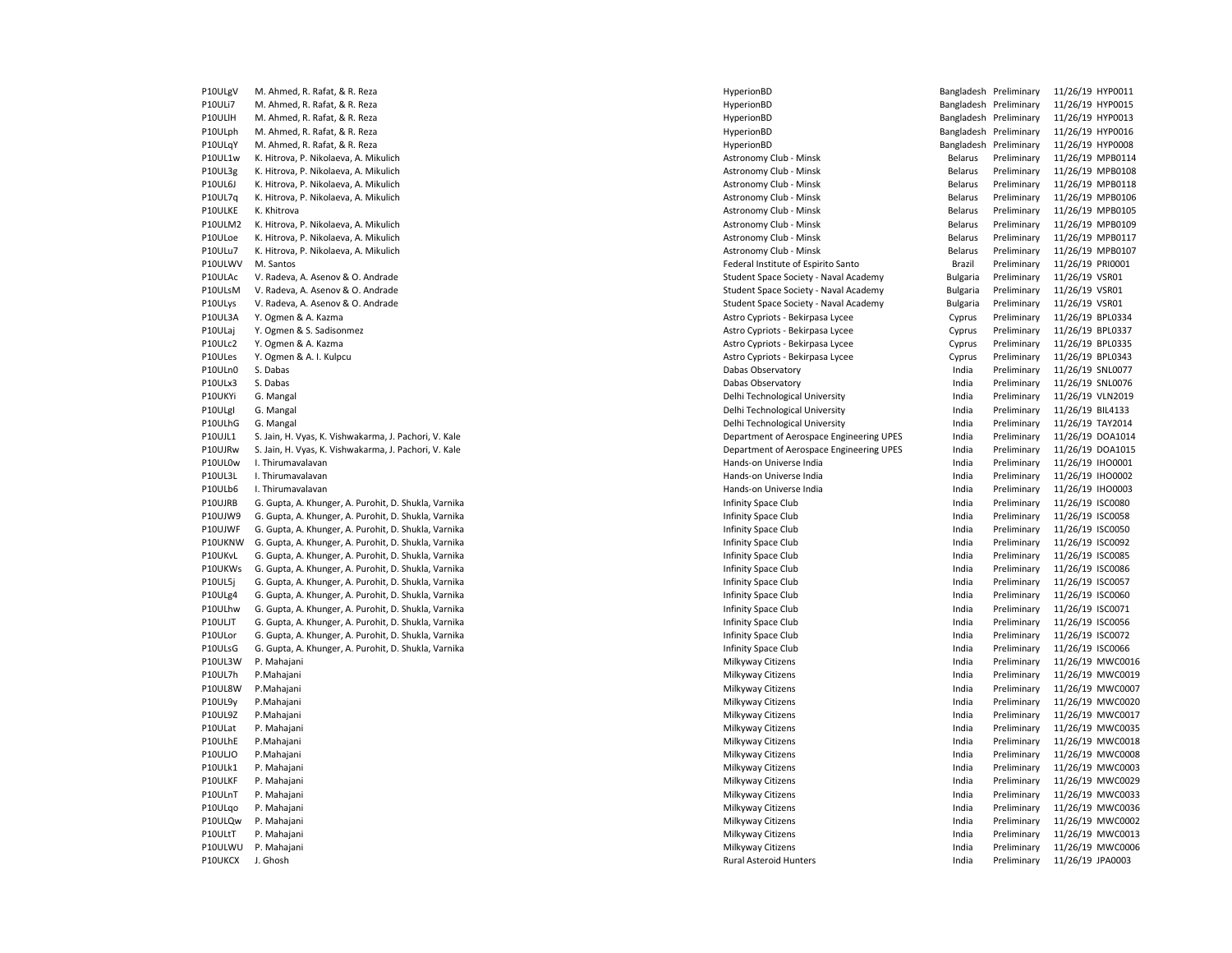P10UKdJ J. Ghosh Rural Asteroid Hunters India Preliminary 11/26/19 JPA0002 P10UKie J. Ghosh Rural Asteroid Hunters India Preliminary 11/26/19 JPA1010 P10UKJP J. Ghosh Rural Asteroid Hunters India Preliminary 11/26/19 JPA1003 P10UKSe J. Ghosh Rural Asteroid Hunters India Preliminary 11/26/19 JPA1016 P10UKYW J.Ghosh 11/26/19 JPA1979 P10UKYW J.Ghosh Rural Asteroid Hunters Published and Preliminary 11/26/19 JPA1979 P10ULe6 J. Ghosh Rural Asteroid Hunters India Preliminary 11/26/19 JPA0007 P10ULI3 J. Ghosh Rural Asteroid Hunters India Preliminary 11/26/19 JPA0004 P10ULkC J. Ghosh Rural Asteroid Hunters India Preliminary 11/26/19 JPA1013 P10ULqU J. Ghosh Rural Asteroid Hunters India Preliminary 11/26/19 JPA2021 P10ULyb J. Ghosh Rural Asteroid Hunters India Preliminary 11/26/19 JPA1002 P10UJT8 Poonam, A.Kaushik, D.Navlani, L. Awasthi, V.Aggarwal School School Of Engineering UPES India Preliminary 11/26/19 SOE0002 P10UK7f Poonam, A.Kaushik, D.Navlani, L. Awasthi, V.Aggarwal School School Of Engineering UPES India Preliminary 11/26/19 SOE0001 P10UKo5 Poonam, A. Kaushik, D. Navlani, L. Awasthi, V. Aggarwal School School Of Engineering UPES had a preliminary 11/26/19 SOE0001 P10UKOO Poonam, A.Kaushik, D.Navlani, L. Awasthi, V.Aggarwal School Of Engineering UPES School Of Engineering UPES https://www.facebool.com/india Preliminary 11/26/19 SOE0001 P10ULyc Poonam, A.Kaushik, D.Navlani, L. Awasthi, V.Aggarwal School School Of Engineering UPES India Preliminary 11/26/19 SOE0001 P10UJIY M. Vanshika & E. Balaji SEDS India-Chennai SEDS India-Chennnai SEDS India-Chennnai India Preliminary 11/26/19 BAT1234 P10UJUC M. Vanshika & E. Balaji Nambara Alikuwa kwa mwaka wa sensa mwaka wa SEDS India-Chennnai Nambara alikuwa mwaka wa 11/26/19 BIG1001 P10UK32 M. Vanshika & E. Balaji SEDS India-Chennnai India Preliminary 11/26/19 RAT1234 P10UKF7 M. Vanshika & E. Balaji Sember 2021 SEDS India-Chennai SEDS India-Chennnai New SEDS India Preliminary 11/26/19 IJK1099 P10UKpb M. Vanshika & E. Balaji SEDS India-Chennai SEDS India-Chennnai SEDS India-Chennnai India Preliminary 11/26/19 MAT1234 P10UKQB M. Vanshika & E. Balaji SEDS India-Chennnai India Preliminary 11/26/19 CVB1000 P10UKwa M. Vanshika & E. Balaji Nambara aka kwa mwaka wa sensa mwaka wa SEDS India-Chennnai Nambara na kwa mwaka wa 11/26/19 DIG1001 P10UL1l M. Vanshika & E. Balaji SEDS India-Chennai SEDS India-Chennai SEDS India-Chennai India Preliminary 11/26/19 CHK1234 P10UL5p M. Vanshika & E. Balaji SEDS India-Chennnai India Preliminary 11/26/19 HAT1234 P10UL98 M. Vanshika & E. Balaji SEDS India-Chennnai India Preliminary 11/26/19 ABC3001 P10ULCm M. Vanshika & E. Balaji Semboli Semboli Semboli SEDS India-Chennnai SEDS India-Chennnai New SEDS India Preliminary 11/26/19 HOW3333 P10ULEY M. Vanshika & E. Balaji SEDS And a SEDS India-Chennai SEDS India-Chennnai Number of SEDS India Preliminary 11/26/19 FAR4001 P10ULVi M. Vanshika & E. Balaji SEDS India-Chennnai India Preliminary 11/26/19 JET5555 P10ULxt M. Vanshika & E. Balaji SEDS India-Chennnai India Preliminary 11/26/19 ARR1234 P10UKS5 T. Goyal, V. Koul, M. Verma, P. Adlakha, V. Kandpal University of Petroleum and Energy Studies India Preliminary 11/26/19 UPS0046 P10UJLU T. Goyal, V. Koul, M. Verma, P. Adlakha, V.Kandpal University of Petroleum and Energy Studies India Preliminary 11/26/19 UPS0053 P10UJVV T. Goyal, V. Koul, M. Verma, P. Adlakha, V. Kandpal University of Petroleum and Energy Studies Mudia Preliminary 11/26/19 UPS0026 P10UKnE T. Goyal, V. Koul, M. Verma, P. Adlakha, V. Kandpal University of Petroleum and Energy Studies Mudia Preliminary 11/26/19 UPS0025 P10UKvK T. Goyal, V. Koul, M. Verma, P. Adlakha, V. Kandpal University of Petroleum and Energy Studies Mudia Preliminary 11/26/19 UPS0048 P10UL7l T. Goyal, V. Koul, M. Verma, P. Adlakha, V. Kandpal University of Petroleum and Energy Studies Mudia Preliminary 11/26/19 UPS0047 P10ULgl T. Goyal, V. Koul, M. Verma, P. Adlakha, V. Kandpal University of Petroleum and Energy Studies Mudia Preliminary 11/26/19 UPS0032 P10ULnD T. Goyal, V. Koul, M. Verma, P. Adlakha, V.Kandpal University of Petroleum and Energy Studies India Preliminary 11/26/19 UPS0035 P10ULOH T. Goyal, V. Koul, M. Verma, P. Adlakha, V. Kandpal University of Petroleum and Energy Studies Mudia Preliminary 11/26/19 UPS0039 P10UJKF S.Seyedhatami, M.Naderifard, S.Vahedi, M.Zarei, N.Ghasemi Arabar azarbayian Afagh rahbar azarbayjan amaz arabayin Iran Preliminary 11/26/19 ARA0019 P10UJSD S.Seyedhatami, M.Naderifard, S.Vahedi, M.Zarei, N.Ghasemi American Afagh rahbar azarbayjan Afagh rahbar azarbayjan and Preliminary 11/26/19 ARA0037 P10UJT4 S.Seyedhatami, M.Naderifard, S.Vahedi, M.Zarei, N.Ghasemi Arabar azarbayian Afagh rahbar azarbayjan amaz azarbayin Iran Preliminary 11/26/19 ARA0017 P10UK8S S.Seyedhatami, M.Naderifard, S.Vahedi, M.Zarei, N.Ghasemi Arabar azarbayin Afagh rahbar azarbayjan amaz arabayin Iran Preliminary 11/26/19 ARA0035 P10UKi8 S.Seyedhatami, M.Naderifard, S.Vahedi, M.Zarei, N.Ghasemi Arabar azarbayida Afagh rahbar azarbayjan an Preliminary 11/26/19 ARA0033 P10UKNe S.Seyedhatami, M.Naderifard, S.Vahedi, M.Zarei, N.Ghasemi American Afagh rahbar azarbayjan Afagh rahbar azarbayjan and Preliminary 11/26/19 ARA0010 P10UKtB S.Seyedhatami, M.Naderifard, S.Vahedi, M.Zarei, N.Ghasemi American Afagh rahbar azarbayjan Afagh rahbar azarbayjan american Preliminary 11/26/19 ARA0035 P10UKV7 S.Seyedhatami, M.Naderifard, S.Vahedi, M.Zarei, N.Ghasemi Arabar azarbayidan Afagh rahbar azarbayjan amaz azarbayidan Iran Preliminary 11/26/19 ARA0015 P10UKXm S.Seyedhatami, M.Naderifard, S.Vahedi, M.Zarei, N.Ghasemi Arabar and Particus and and and Afagh rahbar azarbayjan and and the meliminary 11/26/19 ARA0023<br>P10UL43 S.Seyedhatami, M.Naderifard, S.Vahedi, M.Zarei, N.Gh P10UL43 S.Seyedhatami, M.Naderifard, S.Vahedi, M.Zarei, N.Ghasemi Aran Afagh rahbar azarbayian Iran Preliminary 11/26/19 Aran Preliminary 11/26/19 Aran 11/26/19 Aran Preliminary 11/26/19 Aran 11/26/19 Aran 11/26/2010 Aran P10UL8y S.Seyedhatami, M.Naderifard, S.Vahedi, M.Zarei, N.Ghasemi American Afagh rahbar azarbayjan Afagh rahbar azarbayjan Iran Preliminary 11/26/19 ARA0027 P10UL9t S.Seyedhatami, M.Naderifard, S.Vahedi, M.Zarei, N.Ghasemi Arabar azarbayian Afagh rahbar azarbayjan amaz arabayin Iran Preliminary 11/26/19 ARA0024 P10ULeU S.Seyedhatami, M.Naderifard, S.Vahedi, M.Zarei, N.Ghasemi American Afagh rahbar azarbayjan Afagh rahbar azarbayjan Iran Preliminary 11/26/19 ARA0018 P10ULJC S.Seyedhatami, M.Naderifard, S.Vahedi, M.Zarei, N.Ghasemi Arabar azarbayian Afagh rahbar azarbayjan amaz azarbayin Iran Preliminary 11/26/19 ARA0031 P10ULLR S.Seyedhatami, M.Naderifard, S.Vahedi, M.Zarei, N.Ghasemi Arabar Afagh rahbar azarbayian and arabayjan memining memininary 11/26/19 ARA0016<br>P10UJIG A. Duca, G. Bocovanu & L. Vintur Arabar Atlantary 11/26/19 LMC0010 P10UJIG A. Duca, G. Bocovanu & L. Vintur Miron Costin High School Romania Preliminary 11/26/19 LMC001 Romania Preliminary 11/26/19 LMC001 P10UJON A. Duca, G. Bocovanu & L. Vintur Niron Costin High School Miron Costin High School Romania Preliminary 11/26/19 LMC0019 P10UJOP A. Duca, G. Bocovanu & L. Vintur Costin Miron Costin High School Miron Costin High School Romania Preliminary 11/26/19 LMC0018 P10UKoj A. Duca, G. Bocovanu & L. Vintur Costin Miron Costin High School Miron Costin High School Romania Preliminary 11/26/19 LMC0011 P10ULKc A. Duca, G. Bocovanu & L. Vintur Costin Miron Costin High School Miron Costin High School Romania Preliminary 11/26/19 LMC0020 P10ULm8 A. Duca, G. Bocovanu & L. Vintur Costin Miron Costin High School Miron Costin High School Romania Preliminary 11/26/19 LMC0012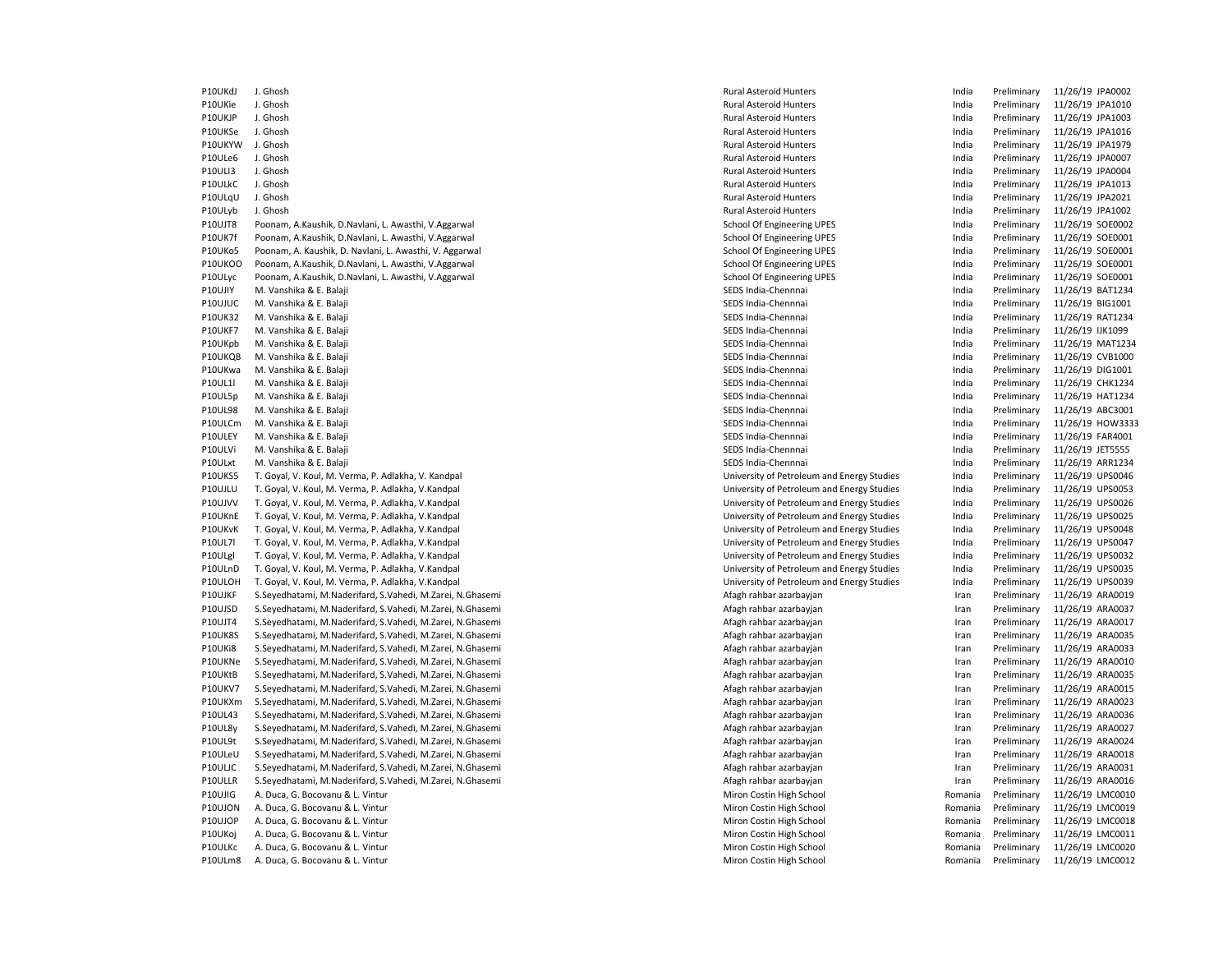| P10ULSF | A. Duca, G. Bocovanu & L. Vintur                                                          | Miron Costin High School                   | Romania   | Preliminary | 11/26/19 LMC0022 |
|---------|-------------------------------------------------------------------------------------------|--------------------------------------------|-----------|-------------|------------------|
| P10ULw5 | A. Duca, G. Bocovanu & L. Vintur                                                          | Miron Costin High School                   | Romania   | Preliminary | 11/26/19 LMC0013 |
| P10UL30 | A. Dimas                                                                                  | <b>IES CAB</b>                             | Spain     | Preliminary | 11/26/19 CAB0014 |
| P10UL4p | A. Dimas                                                                                  | <b>IES CAB</b>                             | Spain     | Preliminary | 11/26/19 CAB0011 |
| P10ULdC | A. Dimas                                                                                  | <b>IES CAB</b>                             | Spain     | Preliminary | 11/26/19 CAB0012 |
| P10ULEZ | A. Dimas                                                                                  | <b>IES CAB</b>                             | Spain     | Preliminary | 11/26/19 CAB0007 |
| P10ULiK | A. Dimas                                                                                  | <b>IES CAB</b>                             | Spain     | Preliminary | 11/26/19 CAB0006 |
| P10ULiM | A. Dimas                                                                                  | <b>IES CAB</b>                             | Spain     | Preliminary | 11/26/19 CAB0010 |
| P10ULtX | A. Dimas                                                                                  | <b>IES CAB</b>                             | Spain     | Preliminary | 11/26/19 CAB0005 |
| P10UKDp | H.Kaushan.                                                                                | Astronaut Lanka                            | Sri Lanka | Preliminary | 11/26/19 ATO0381 |
| P10ULB6 | H.Kaushan.                                                                                | Astronaut Lanka                            | Sri Lanka | Preliminary | 11/26/19 ATO0507 |
| P10ULcj | H.Kaushan.                                                                                | Astronaut Lanka                            | Sri Lanka | Preliminary | 11/26/19 ATO0379 |
| P10ULd8 | H.Kaushan.                                                                                | Astronaut Lanka                            | Sri Lanka | Preliminary | 11/26/19 ATO0370 |
| P10ULFK | H.Kaushan.                                                                                | Astronaut Lanka                            | Sri Lanka | Preliminary | 11/26/19 ATO0371 |
| P10ULN4 | H.Kaushan.                                                                                | Astronaut Lanka                            | Sri Lanka | Preliminary | 11/26/19 ATO0504 |
| P10UL3i | H. A. C. Sankalpa, H.B.H.De Zoysa, S. B. M. S. S. Gunarathne & W. P. M. C. N. Weerasinghe | Silver Star Group - University of Kelaniya | Sri Lanka | Preliminary | 11/26/19 SSG0030 |
| P10UL5P | H.B.H.De Zoysa, S. B. M. S. S. Gunarathne & W. P. M. C. N. Weerasinghe                    | Silver Star Group - University of Kelaniya | Sri Lanka | Preliminary | 11/26/19 SSG0029 |
| P10UL82 | H.B.H.De Zoysa, S. B. M. S. S. Gunarathne & W. P. M. C. N. Weerasinghe                    | Silver Star Group - University of Kelaniya | Sri Lanka | Preliminary | 11/26/19 SSG0028 |
| P10ULEa | H.B.H.De Zoysa, S. B. M. S. S. Gunarathne & W. P. M. C. N. Weerasinghe                    | Silver Star Group - University of Kelaniya | Sri Lanka | Preliminary | 11/26/19 SSG0036 |
| P10ULiF | H.B.H.De Zoysa, W. P. M. C. N. Weerasinghe & S. B. M. S. S. Gunarathne                    | Silver Star Group - University of Kelaniya | Sri Lanka | Preliminary | 11/26/19 SSG0039 |
| P10ULwE | W. P. M. C. N. Weerasinghe & S. B. M. S. S. Gunarathne                                    | Silver Star Group - University of Kelaniya | Sri Lanka | Preliminary | 11/26/19 SSG0034 |
| P10ULxa | H.B.H.De Zoysa, S. B. M. S. S. Gunarathne & W. P. M. C. N. Weerasinghe                    | Silver Star Group - University of Kelaniya | Sri Lanka | Preliminary | 11/26/19 SSG0038 |
| P10UKAE | N. Niwarthana                                                                             | <b>Team Drakayz</b>                        | Sri Lanka | Preliminary | 11/26/19 TDN0194 |
| P10UKbe | N. Niwarthana                                                                             | Team Drakayz                               | Sri Lanka | Preliminary | 11/26/19 TDN0202 |
| P10ULD4 | N. Niwarthana                                                                             | Team Drakayz                               | Sri Lanka | Preliminary | 11/26/19 TDN0203 |
| P10UJMB | Güven, E., Kuþ, S.R., Yavuz, M.E, Bilcan, Ö. F., Koçel, E. & Arslan, A.                   | Duzce Science and Art Center               | Turkey    | Preliminary | 11/26/19 SAC059  |
| P10UKGO | Güven, E., Kuþ, S.R., Yavuz, M.E, Bilcan, Ö. F., Koçel, E. & Arslan, A.                   | Duzce Science and Art Center               | Turkey    | Preliminary | 11/26/19 SAC054  |
| P10UKOS | Güven, E., Kuþ, S.R., Yavuz, M.E, Bilcan, Ö. F., Koçel, E. & Arslan, A.                   | Duzce Science and Art Center               | Turkey    | Preliminary | 11/26/19 SAC056  |
| P10UKu2 | Güven, E., Kuþ, S.R., Yavuz, M.E, Bilcan, Ö. F., Koçel, E. & Arslan, A.                   | Duzce Science and Art Center               | Turkey    | Preliminary | 11/26/19 SAC060  |
| P10UKVV | Güven, E., Kuþ, S.R., Yavuz, M.E, Bilcan, Ö. F., Koçel, E. & Arslan, A.                   | Duzce Science and Art Center               | Turkey    | Preliminary | 11/26/19 SAC065  |
| P10UKvX | Güven, E., Kub, S.R., Yavuz, M.E, Bilcan, Ö. F., Kocel, E. & Arslan, A.                   | Duzce Science and Art Center               | Turkey    | Preliminary | 11/26/19 SAC061  |
| P10ULdH | Güven, E., Kuþ, S.R., Yavuz, M.E, Bilcan, Ö. F., Koçel, E. & Arslan, A.                   | Duzce Science and Art Center               | Turkey    | Preliminary | 11/26/19 SAC051  |
| P10ULgy | Güven, E., Kuþ, S.R., Yavuz, M.E, Bilcan, Ö. F., Koçel, E. & Arslan, A.                   | Duzce Science and Art Center               | Turkey    | Preliminary | 11/26/19 SAC053  |
| P10ULkX | Güven, E., Kuþ, S.R., Yavuz, M.E, Bilcan, Ö. F., Koçel, E. & Arslan, A.                   | Duzce Science and Art Center               | Turkey    | Preliminary | 11/26/19 SAC052  |
| P10ULou | Güven, E., Kuþ, S.R., Yavuz, M.E, Bilcan, Ö. F., Koçel, E. & Arslan, A.                   | Duzce Science and Art Center               | Turkey    | Preliminary | 11/26/19 SAC067  |
| P10ULSW | Güven, E., Kuþ, S.R., Yavuz, M.E, Bilcan, Ö. F., Koçel, E. & Arslan, A.                   | Duzce Science and Art Center               | Turkey    | Preliminary | 11/26/19 SAC064  |
|         |                                                                                           |                                            |           |             |                  |
| P10ULuo | Güven, E., Kuþ, S.R., Yavuz, M.E, Bilcan, Ö. F., Koçel, E. & Arslan, A.                   | Duzce Science and Art Center               | Turkey    | Preliminary | 11/26/19 SAC068  |
| P10ULV9 | Güven, E., Kuþ, S.R., Yavuz, M.E, Bilcan, Ö. F., Koçel, E. & Arslan, A.                   | Duzce Science and Art Center               | Turkey    | Preliminary | 11/26/19 SAC058  |
| P10UKu7 | G. K. Oz                                                                                  | Kayseri Science Center                     | Turkey    | Preliminary | 11/26/19 KBM148  |
| P10ULDc | G. K. Oz                                                                                  | Kayseri Science Center                     | Turkey    | Preliminary | 11/26/19 KBM147  |
| P10ULiv | G. K. Oz                                                                                  | Kayseri Science Center                     | Turkey    | Preliminary | 11/26/19 KBM137  |
| P10ULjD | G. K. Oz                                                                                  | Kayseri Science Center                     | Turkey    | Preliminary | 11/26/19 KBM146  |
| P10ULkA | G. K. Oz                                                                                  | Kayseri Science Center                     | Turkey    | Preliminary | 11/26/19 KBM139  |
| P10ULQg | G. K. Oz                                                                                  | Kayseri Science Center                     | Turkey    | Preliminary | 11/26/19 KBM144  |
| P10ULra | G. K. Oz                                                                                  | Kayseri Science Center                     | Turkey    | Preliminary | 11/26/19 KBM140  |
| P10UL2X | A. Akyuz, A. U. Hamzaogullari. A. Ozaydin, G. Gultekin, Y. Eren                           | Kdz. Eregli Bilsem                         | Turkey    | Preliminary | 11/26/19 BLSM123 |
| P10ULCG | A. Akyuz, A. U. Hamzaogullari. A. Ozaydin, G. Gultekin, Y. Eren                           | Kdz. Eregli Bilsem                         | Turkey    | Preliminary | 11/26/19 BLSM125 |
| P10ULW1 | A. Akyuz, A. U. Hamzaogullari. A. Ozaydin, G. Gultekin, Y. Eren                           | Kdz. Eregli Bilsem                         | Turkey    | Preliminary | 11/26/19 BLSM124 |
| P10UJI9 | R. Alp, E. Arkat, N. Akkor, Z. Karul & M. Kocer                                           | MHUAL-1                                    | Turkey    | Preliminary | 11/26/19 MHU5511 |
| P10UJJv | R. Alp, E. Arkat, N. Akkor, Z. Karul & M. Kocer                                           | MHUAL-1                                    | Turkey    | Preliminary | 11/26/19 MHU5509 |
| P10UJT5 | R. Alp, E. Arkat, N. Akkor, Z. Karul & M. Kocer                                           | MHUAL-1                                    | Turkey    | Preliminary | 11/26/19 MHU5512 |
| P10UJWk | R. A. Ozturk, E. Arkat, N. Akkor, Z. Karul & M. Kocer                                     | MHUAL-1                                    | Turkey    | Preliminary | 11/26/19 MHU5502 |
| P10UKgF | R. Alp, E. Arkat, N. Akkor, Z. Karul & M. Kocer                                           | MHUAL-1                                    | Turkey    | Preliminary | 11/26/19 MHU5510 |
| P10UKsZ | R. A. Ozturk, E. Arkat, N. Akkor, Z. Karul & M. Kocer                                     | MHUAL-1                                    | Turkey    | Preliminary | 11/26/19 MHU5504 |
| P10UKxT | R. A. Ozturk, E. Arkat, N. Akkor, Z. Karul & M. Kocer                                     | MHUAL-1                                    | Turkey    | Preliminary | 11/26/19 MHU5505 |
| P10ULe7 | R. A. Ozturk, E. Arkat, N. Akkor, Z. Karul & M. Kocer                                     | MHUAL-1                                    | Turkey    | Preliminary | 11/26/19 MHU5011 |
| P10ULHa | R. A. Ozturk, E. Arkat, N. Akkor, Z. Karul & M. Kocer                                     | MHUAL-1                                    | Turkey    | Preliminary | 11/26/19 MHU5012 |
| P10ULoK | R. A. Ozturk, E. Arkat, N. Akkor, Z. Karul & M. Kocer                                     | MHUAL-1                                    | Turkey    | Preliminary | 11/26/19 MHU5010 |
| P10ULVs | R. A. Ozturk, E. Arkat, N. Akkor, Z. Karul & M. Kocer                                     | MHUAL-1                                    | Turkey    | Preliminary | 11/26/19 MHU5503 |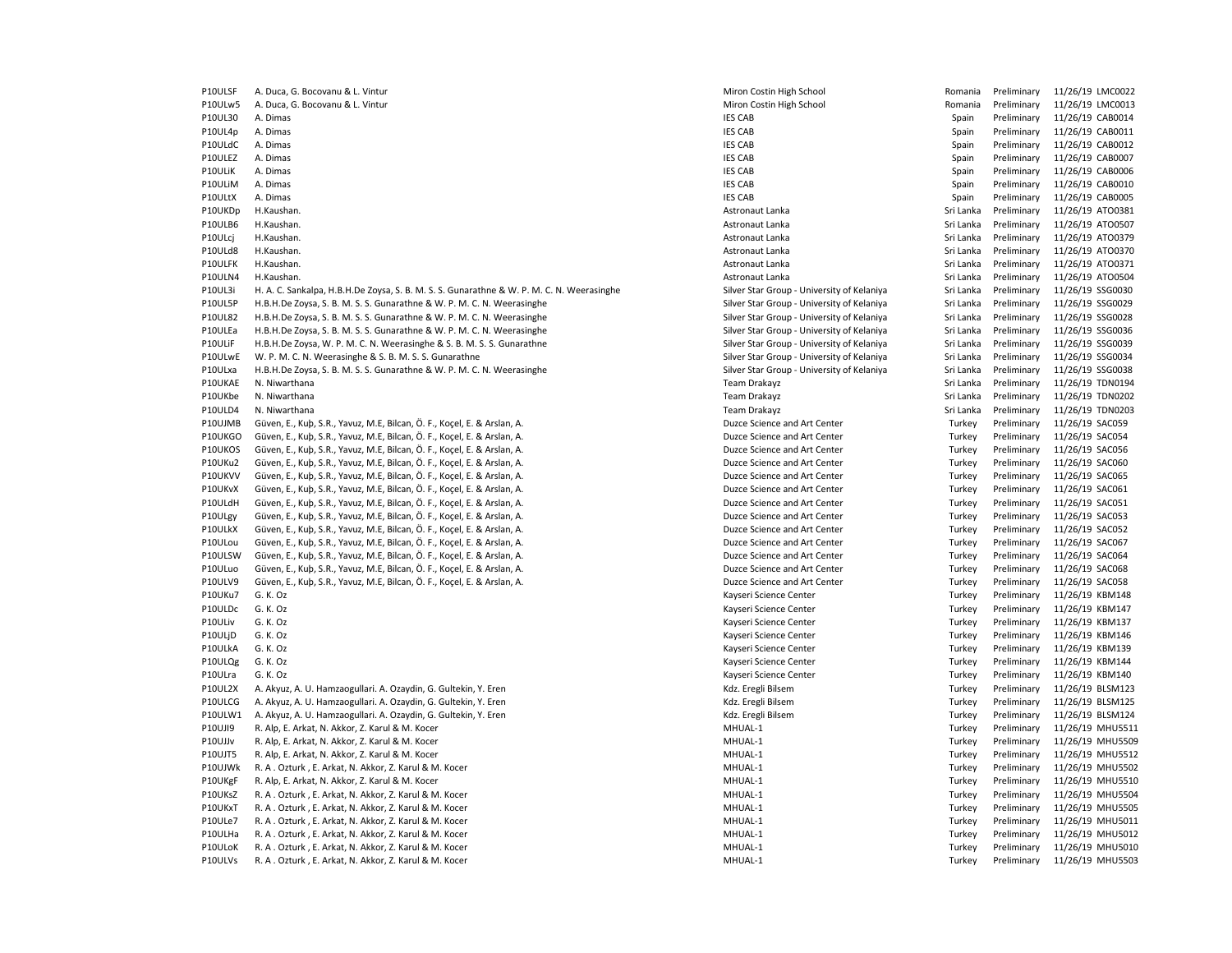P10UJPW A. Yaz, I. Avcilar, K. Odabas, Z. Karul & M. Kocer MHUAL-2 MHUAL-2 MHUAL-2 Turkey Preliminary 11/26/19 MHU6399 P10UJRG A. Yaz, I. Avcilar, K. Odabas, Z. Karul & M. Kocer MHUAL-2 Turkey Preliminary 11/26/19 MHUAL-2 P10UKfc A. Yaz, I. Avcilar, K. Odabas, Z. Karul & M. Kocer MHUAL-2 Turkey Preliminary 11/26/19 MHUAL-2 P10UKnC A. Yaz, I. Avcilar, K. Odabas, Z. Karul & M. Kocer MHUAL-2 Turkey Preliminary 11/26/19 MHUAL-2 P10UKOG A. Yaz, I. Avcilar, K. Odabas, Z. Karul & M. Kocer MHUAL-2 Turkey Preliminary 11/26/19 MHUAL-2 P10UKQy A. Yaz, I. Avcilar, K. Odabas, Z. Karul & M. Kocer MHUAL-2 Turkey Preliminary 11/26/19 MHUAL-2 P10UKrl A. Yaz, I. Avcilar, K. Odabas, Z. Karul & M. Kocer MHUAL-2 Turkey Preliminary 11/26/19 MHUAL-2 P10UJHX H. Celik, Y. D. Unlen , C. K. Rumin , Z. Karul & M. Kocer MHUAL-3 Turkey Preliminary Preliminary 11/26<br>P10UJU H. Celik, Y. D. Unlen . C. K. Rumin . Z. Karul & M. Kocer MHUAL-3 P10UJIJ H. Celik, Y. D. Unlen , C. K. Rumin , Z. Karul & M. Kocer P10UJTc H. Celik, Y. D. Unlen , C. K. Rumin , Z. Karul & M. Kocer MHUAL-3 Turkey Preliminary 11/26/19 MHUAL-3 P10UJYF H. Celik, Y. D. Unlen , C. K. Rumin , Z. Karul & M. Kocer MHUAL-3 Turkey Preliminary 11/26/19 MHUAL-3 P10UK9S H. Celik, Y. D. Unlen , C. K. Rumin , Z. Karul & M. Kocer MHUAL-3 Turkey Press, 2008. MHUAL-3 P10UKkl H. Celik, Y. D. Unlen , C. K. Rumin , Z. Karul & M. Kocer MHUAL-3 Turkey Press, 2008. MHUAL-3 P10UL7e H. Celik, Y. D. Unlen , C. K. Rumin , Z. Karul & M. Kocer MHUAL-3 Turkey Press, MHUAL-3 Turkey Press, MHUAL-3 P10UJSV A. Yesilyurt, D. Mola, A. Copur, S. Saydam, Z. Karul & M. Kocer MHUAL-4 Turkey Preliminary 11/26/19 MHUAL-4 P10UJZ0 A. Copur, D. Mola, A. Yesilyurt, S. Saydam, Z. Karul & M. Kocer MHUAL-4 Turkey Preliminary 11/26/19 MHUAL-4 P10UKgN A. Yesilyurt, D. Mola, A. Copur, S. Saydam, Z. Karul & M. Kocer MHUAL-4 Turkey Preliminary 11/26/19 MHUAL-4 P10UKqk A. Yesilyurt, D. Mola, A. Copur, S. Saydam, Z. Karul & M. Kocer MHUAL-4 Turkey Preliminary 11/26/19 MHUAL-4 P10UL45 A. Yesilyurt, D. Mola, A. Copur, S. Saydam, Z. Karul & M. Kocer MHUAL-4 Turkey Preliminary 11/26/19 MHUAL-4 Turkey Preliminary 11/26/19 MHUAL-4 Preliminary 11/26/19 MHUAL-4 Preliminary 11/26/19 MHU801-4 MHU801-4 MH P10ULFn A. Yesilyurt, D. Mola, A. Copur, S. Saydam, Z. Karul & M. Kocer P10UKYG M. Ahmad, M. DiBlasi, N. Krall, K. Moran, & A. Shaikh Connetaus Connet and Treliminary 11/26/19 Connetquot High School P10UL0e L. Livolsi, T. Gao, S. Sabatino, & A. Melchiona Connetationa Connetquot High School USA Preliminary 11 P10UL0J N. Krall, K. Moran, A. Shaikh, M. Ahmad, & M. DiBlasi Connetaus Connetquot High School USA Preliminary 11/26/19 Connetquot High School P10ULli S. Sabatino, & J. Pierro, H. Meehan, & E. Causin Connetaus Connet and Connet and Connet and High School P10ULMG R. Dean, J. Latini, J. Grenci, F. Annass, & S. Vilca Connetaus Connetaus Connetaus High School USA Pre P10ULrj N. Krall, K. Moran, A. Shaikh, M. Ahmad, & M. DiBlasi Connettion Connetquot High School USA Preliminary 11/26/19 Connetquot High School P10UJHJ H. Choi **Friends' Central School Friends' Central School** USA Preliminary 11/26/19 FCS7006 P10UJK5 H. Choi Friends' Central School USA Preliminary 11/26/19 FCS7022 P10UJWB H. Choi https://www.blood.com/induction-state-of-contral School Friends' Central School USA Preliminary 11/26/19 FCS7003 P10UKnm H. Choi **Friends' Central School Friends' Central School** USA Preliminary 11/26/19 FCS7027 P10UL9B H. Choi H. Choi Friends' Central School Friends' Central School USA Preliminary 11/26/19 FCS7007 P10ULa0 H. Choi H. Choi Friends' Central School Friends' Central School USA Preliminary 11/26/19 FCS7020 P10ULaK H. Choi H. Choi Friends' Central School Friends' Central School USA Preliminary 11/26/19 FCS7010 P10ULDy H. Choi entertainment and the state of the state of the Central School Friends' Central School and the USA Preliminary 11/26/19 FCS7005 P10ULGH H. Will Friends' Central School USA Preliminary 11/26/19 FCS7030 P10ULj9 H. Will Friends' Central School USA Preliminary 11/26/19 FCS7013 P10ULkd H. Choi Friends' Central School USA Preliminary 11/26/19 FCS7019 P10ULO3 H. Choi **Friends' Central School Friends' Central School** USA Preliminary 11/26/19 FCS7008 P10UJL4 B. Senson, A. Garland JMMHS T1 USA Preliminary 11/26/19 JMM4037 P10UJLR B. Senson, N. Webber, S. Mills, M. Reynolds JMMHS T1 USA Present Assembly 100 JMMHS T1 P10UKAj B. Senson, A. Garland and Santa Material and Santa Company of the Music Senson, A. Garland and Music Senson, A. Garland Santa Company 11/26/19 JMM4036 P10UKCO B. Senson, N. Webber, S. Mills JMMHS T1 P10UKYo B. Senson, N. Webber, S. Mills, M. Reynolds JMMHS T1 P10UKzh B. Senson, N. Webber, S. Mills<br>P10UL8w B. Senson, N. Webber, S. Mills, M. Reynolds Preliminary 11/26/19 JMMHS T1 P10UL8w B. Senson, N. Webber, S. Mills, M. Reynolds P10ULbk B. Senson, A. Garland 2012 126/19 JMMHS TO DELLE REGISTER SENSION DESCRIPTION AND RELIMINARY 11 AND DESCRIPTION OF DETAILS AND DESCRIPTION OF DESCRIPTION OF DESCRIPTION OF DESCRIPTION OF DESCRIPTION OF DESCRIPTION P10ULBL B. Senson, S. Mills, M. Reynolds JMMHS T1<br>P10ULFi B. Senson, N. Webber, S. Mills, M. Reynolds JMMHS T1 P10ULFi B. Senson, N. Webber, S. Mills, M. Reynolds P10ULjW B. Senson, N. Webber, S. Mills, M. Reynolds JMMHS T1 P10ULwC B. Senson, N. Webber, S. Mills, M. Reynolds JMMHS T1 P10ULwx B. Senson, N. Webber, S. Mills, M. Reynolds JMMHS T1 P10UJPC B. Senson, T. Mehnert, C. Ravenscroft JMMHS T2 P10UK01 B. Senson, Z. Crooks JMMHS T2 USA Preliminary 11/26/19 JMM4044 P10UKD3 B. Senson, S. Schmitz, L. Weigel JMMHS T2 P10UKdw B. Senson, S. Schmitz, L. Weigel JMMHS T2 P10UKFd B. Senson, C. Ravenscroft, K. Murphy JMMHS T2 P10UKHe B. Senson, T. Kellum, K. Murphy JMMHS T2 P10UKi6 B. Senson, T. Kellum, C. Ravenscroft JMMHS T2 P10UKlT B. Senson, I. Levenstein, L. Weigel JMMHS T2

| Turkey     | Preliminary | 11/26/19 | MHU6422 |
|------------|-------------|----------|---------|
| Turkey     | Preliminary | 11/26/19 | MHU6388 |
| Turkey     | Preliminary | 11/26/19 | MHU636  |
| Turkey     | Preliminary | 11/26/19 | MHU635! |
| Turkey     | Preliminary | 11/26/19 | MHU640: |
| Turkey     | Preliminary | 11/26/19 | MHU641: |
| Turkey     | Preliminary | 11/26/19 | MHU700! |
| Turkey     | Preliminary | 11/26/19 | MHU705! |
| Turkey     | Preliminary | 11/26/19 | MHU7052 |
| Turkey     | Preliminary | 11/26/19 | MHU7053 |
| Turkey     | Preliminary | 11/26/19 | MHU7003 |
| Turkey     | Preliminary | 11/26/19 | MHU705: |
| Turkey     | Preliminary | 11/26/19 | MHU7056 |
| Turkey     | Preliminary | 11/26/19 | MHU801! |
| Turkey     | Preliminary | 11/26/19 | MHU8009 |
| Turkey     | Preliminary | 11/26/19 | MHU8023 |
| Turkey     | Preliminary | 11/26/19 | MHU8018 |
| Turkey     | Preliminary | 11/26/19 | MHU8016 |
| Turkey     | Preliminary | 11/26/19 | MHU801  |
| <b>USA</b> | Preliminary | 11/26/19 | CSD0008 |
| <b>USA</b> | Preliminary | 11/26/19 | CSD0006 |
| <b>USA</b> | Preliminary | 11/26/19 | CSD0015 |
| <b>USA</b> | Preliminary | 11/26/19 | CSD0011 |
| <b>USA</b> | Preliminary | 11/26/19 | CSD0009 |
| <b>USA</b> | Preliminary | 11/26/19 | CSD0012 |
| USA        | Preliminary | 11/26/19 | FCS7006 |
| <b>USA</b> | Preliminary | 11/26/19 | FCS7022 |
| <b>USA</b> | Preliminary | 11/26/19 | FCS7003 |
| <b>USA</b> | Preliminary | 11/26/19 | FCS7027 |
| <b>USA</b> | Preliminary | 11/26/19 | FCS7007 |
| <b>USA</b> | Preliminary | 11/26/19 | FCS7020 |
| <b>USA</b> | Preliminary | 11/26/19 | FCS7010 |
| <b>USA</b> | Preliminary | 11/26/19 | FCS7005 |
| <b>USA</b> | Preliminary | 11/26/19 | FCS7030 |
| <b>USA</b> | Preliminary | 11/26/19 | FCS7013 |
| <b>USA</b> | Preliminary | 11/26/19 | FCS7019 |
| <b>USA</b> | Preliminary | 11/26/19 | FCS7008 |
| <b>USA</b> | Preliminary | 11/26/19 | JMM4037 |
| <b>USA</b> | Preliminary | 11/26/19 | JMM4020 |
| <b>USA</b> | Preliminary | 11/26/19 | JMM4036 |
| <b>USA</b> | Preliminary | 11/26/19 | JMM4021 |
| <b>USA</b> | Preliminary | 11/26/19 | JMM4043 |
| <b>USA</b> | Preliminary | 11/26/19 | JMM4022 |
| <b>USA</b> | Preliminary | 11/26/19 | JMM4026 |
| USA        | Preliminary | 11/26/19 | JMM4039 |
| USA        | Preliminary | 11/26/19 | JMM4040 |
| <b>USA</b> | Preliminary | 11/26/19 | JMM4028 |
| USA        | Preliminary | 11/26/19 | JMM4035 |
| USA        | Preliminary | 11/26/19 | JMM4027 |
| <b>USA</b> | Preliminary | 11/26/19 | JMM4024 |
| <b>USA</b> | Preliminary | 11/26/19 | JMM4049 |
| <b>USA</b> | Preliminary | 11/26/19 | JMM4044 |
| <b>USA</b> | Preliminary | 11/26/19 | JMM4052 |
| <b>USA</b> | Preliminary | 11/26/19 | JMM4054 |
| USA        | Preliminary | 11/26/19 | JMM4067 |
| <b>USA</b> | Preliminary | 11/26/19 | JMM4047 |
| <b>USA</b> | Preliminary | 11/26/19 | JMM4074 |
| <b>USA</b> | Preliminary | 11/26/19 | JMM4055 |
|            |             |          |         |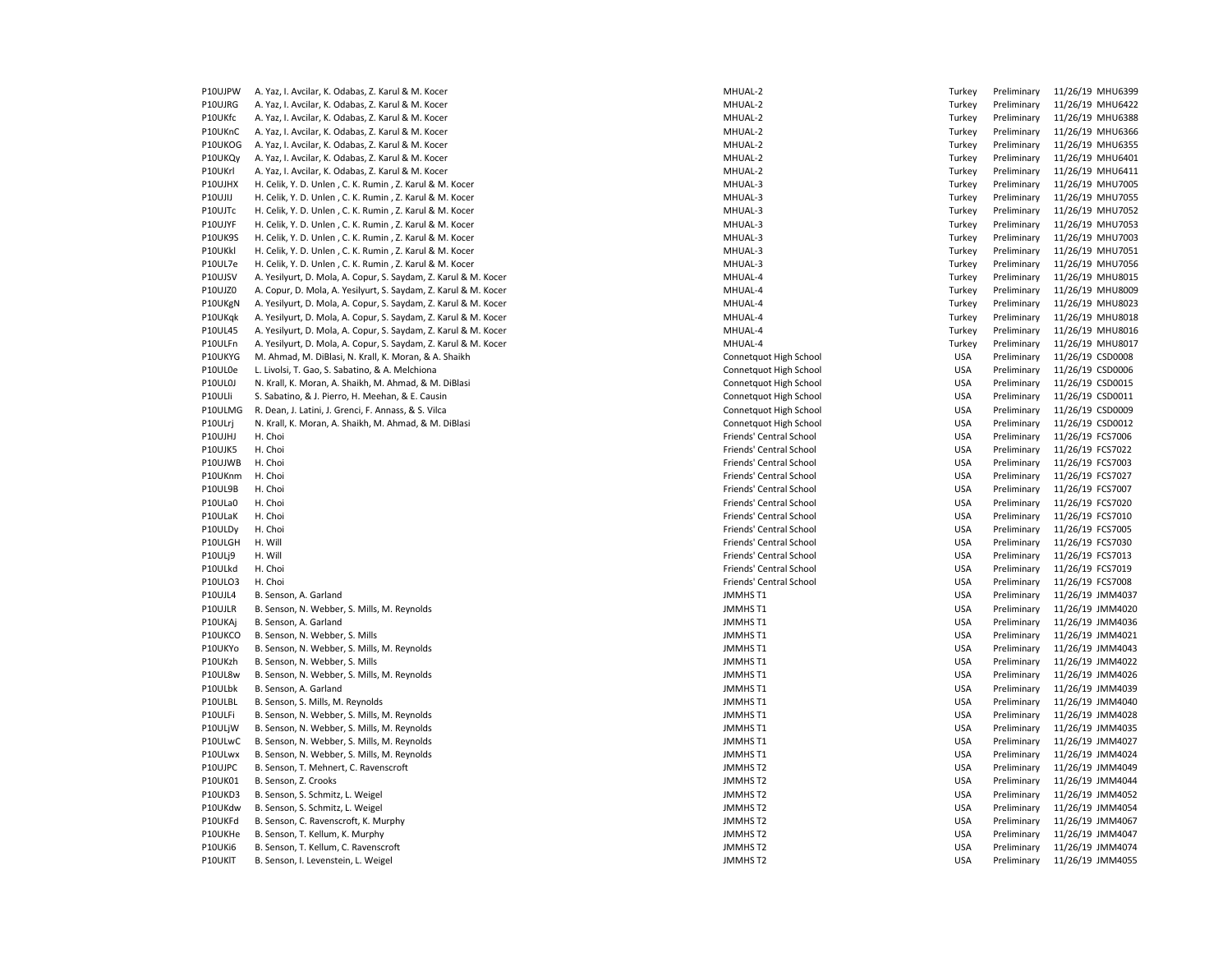| P10UKng        | B. Senson, C. Ravenscroft, K. Murphy               |
|----------------|----------------------------------------------------|
| P10UKxl        | B. Senson, T. Kellum, C. Ravenscroft               |
| P10UKyB        | B. Senson, T. Kellum, K. Murphy                    |
| P10UL8I        | B. Senson, T. Mehnert, C. Ravenscroft              |
| P10ULBU        | B. Senson, I. Levenstein, S. Schmitz               |
| P10ULCa        | B. Senson, T. Kellum, C. Ravenscroft               |
| P10ULgK        | B. Senson, C. Ravenscroft, K. Murphy               |
| P10ULhx        | B. Senson, I. Levenstein, L. Weigel                |
| P10ULiH        | B. Senson, C. Ravenscroft, K. Murphy               |
| P10ULJp        | B. Senson, Z. Crooks                               |
| P10ULye        | B. Senson, Z. Crooks                               |
| P10UJXj        | B. Senson, A. Wedige                               |
| P10UKiE        | B. Senson, M. Tonelli                              |
| P10UKMW        | B. Senson, K. Parisi                               |
| P10UKQK        | B. Senson, K. Parisi                               |
| P10UKuF        | B. Senson, G. Mckinnon                             |
| P10UKVY        | B. Senson, E. Delfosse                             |
| P10ULFA        | B. Senson, A. Kutsunis                             |
| P10ULHQ        | B. Senson, J. Collins                              |
| P10ULo6        | B. Senson, D. Adams                                |
| P10ULtq        | B. Senson, E. Delfosse                             |
| P10UKZN        | D. Crowson, M. Henrichs, R. Owens                  |
| P10UL2s        | D. Crowson, M. Henrichs, R. Owens                  |
| P10UL3y        | D. Crowson, M. Henrichs, R. Owens                  |
| P10ULjM        | D. Crowson, M. Henrichs, R. Owens                  |
| P10ULKj        | D. Crowson, M. Henrichs, R. Owens                  |
| P10ULn7        | D. Crowson, M. Henrichs, R. Owens                  |
| P10ULt0        | D. Crowson, M. Henrichs, R. Owens                  |
| P10ULt5        | D. Crowson, M. Henrichs, R. Owens                  |
| P10ULUQ        | D. Crowson, M. Henrichs, R. Owens                  |
| P10ULWL        | D. Crowson, M. Henrichs, R. Owens                  |
|                |                                                    |
|                |                                                    |
| P10UMX0        | M. Ahmed, R. Rafat, & R. Reza                      |
| P10UN4p        | K. Hitrova, P. Nikolaeva, A. Mikulich              |
| P10UMXQ        | V. Radeva, A. Asenov & O. Andrade                  |
| P10UMYy        | Y. Ogmen & A. I. Kulpcu                            |
| P10UN1Y        | Y. Ogmen, A. Kazma & A. I. Kulpcu                  |
| P10UMTU        | G. Mangal                                          |
| P10UN1o        | G. Mangal                                          |
| P10UN9K        | G. Mangal                                          |
| P10UN2N        | S. Jain, H. Vyas, K. Vishwakarma, J. Pachori, V. I |
| P10UNAo        | S. Jain, H. Vyas, K. Vishwakarma, J. Pachori, V. I |
| P10UNct        | S. Jain, H. Vyas, K. Vishwakarma, J. Pachori, V. I |
| P10UNDC        | S. Jain, H. Vyas, K. Vishwakarma, J. Pachori, V. I |
| P10UNgO        | S. Jain, H. Vyas, K. Vishwakarma, J. Pachori, V. I |
| P10UNNo        | S. Jain, H. Vyas, K. Vishwakarma, J. Pachori, V. I |
| P10UMWA        | S. Vashist & I. Thirumavalavan                     |
| <b>P10UN7S</b> | G. Gupta, A. Khunger, A. Purohit, D. Shukla, Var   |
| P10UNJk        | G. Gupta, A. Khunger, A. Purohit, D. Shukla, Var   |
| P10UNS3        | G. Gupta, A. Khunger, A. Purohit, D. Shukla, Var   |
| P10UNxT        | G. Gupta, A. Khunger, A. Purohit, V. Tyagi, D. Sł  |
| P10UNzb        | G. Gupta, A. Khunger, A. Purohit, D. Shukla, Var   |
| P10UN5M        | P. Mahajani                                        |
| P10UMUJ        | J. Ghosh                                           |
| <b>P10UN1J</b> | J. Ghosh                                           |
| P10UNBn        | J. Ghosh                                           |
| P10UNMU        | J. Ghosh                                           |
| P10UNTf        | J. Ghosh                                           |
|                |                                                    |

| P10UKng          | B. Senson, C. Ravenscroft, K. Murphy                  | <b>JMMHST2</b>                           | <b>USA</b>             | Preliminary | 11/26/19 JMM4065 |
|------------------|-------------------------------------------------------|------------------------------------------|------------------------|-------------|------------------|
| P10UKxl          | B. Senson, T. Kellum, C. Ravenscroft                  | JMMHS T2                                 | <b>USA</b>             | Preliminary | 11/26/19 JMM4073 |
| P10UKyB          | B. Senson, T. Kellum, K. Murphy                       | <b>JMMHST2</b>                           | <b>USA</b>             | Preliminary | 11/26/19 JMM4046 |
| <b>P10UL8I</b>   | B. Senson, T. Mehnert, C. Ravenscroft                 | <b>JMMHST2</b>                           | <b>USA</b>             | Preliminary | 11/26/19 JMM4050 |
| P10ULBU          | B. Senson, I. Levenstein, S. Schmitz                  | <b>JMMHST2</b>                           | <b>USA</b>             | Preliminary | 11/26/19 JMM4062 |
| P10ULCa          | B. Senson, T. Kellum, C. Ravenscroft                  | <b>JMMHST2</b>                           | <b>USA</b>             | Preliminary | 11/26/19 JMM4072 |
| P10ULgK          | B. Senson, C. Ravenscroft, K. Murphy                  | <b>JMMHST2</b>                           | <b>USA</b>             | Preliminary | 11/26/19 JMM4068 |
| P10ULhx          | B. Senson, I. Levenstein, L. Weigel                   | <b>JMMHST2</b>                           | <b>USA</b>             | Preliminary | 11/26/19 JMM4057 |
| P10ULiH          | B. Senson, C. Ravenscroft, K. Murphy                  | <b>JMMHST2</b>                           | <b>USA</b>             | Preliminary | 11/26/19 JMM4064 |
| P10ULJp          | B. Senson, Z. Crooks                                  | <b>JMMHST2</b>                           | <b>USA</b>             | Preliminary | 11/26/19 JMM4070 |
| P10ULye          | B. Senson, Z. Crooks                                  | <b>JMMHST2</b>                           | <b>USA</b>             | Preliminary | 11/26/19 JMM4071 |
| P10UJXj          | B. Senson, A. Wedige                                  | <b>JMMHST3</b>                           | <b>USA</b>             | Preliminary | 11/26/19 JMM4085 |
| P10UKiE          | B. Senson, M. Tonelli                                 | <b>JMMHST3</b>                           | <b>USA</b>             | Preliminary | 11/26/19 JMM4078 |
| P10UKMW          | B. Senson, K. Parisi                                  | <b>JMMHST3</b>                           | <b>USA</b>             | Preliminary | 11/26/19 JMM4080 |
| P10UKQK          | B. Senson, K. Parisi                                  | JMMHS T3                                 | <b>USA</b>             | Preliminary | 11/26/19 JMM4079 |
| P10UKuF          | B. Senson, G. Mckinnon                                | <b>JMMHST3</b>                           | <b>USA</b>             | Preliminary | 11/26/19 JMM4082 |
| P10UKVY          | B. Senson, E. Delfosse                                | <b>JMMHST3</b>                           | <b>USA</b>             | Preliminary | 11/26/19 JMM4077 |
|                  |                                                       |                                          |                        |             |                  |
| P10ULFA          | B. Senson, A. Kutsunis                                | <b>JMMHST3</b>                           | <b>USA</b>             | Preliminary | 11/26/19 JMM4088 |
| P10ULHQ          | B. Senson, J. Collins                                 | <b>JMMHST3</b>                           | <b>USA</b>             | Preliminary | 11/26/19 JMM4092 |
| P10ULo6          | B. Senson, D. Adams                                   | JMMHST3                                  | <b>USA</b>             | Preliminary | 11/26/19 JMM4083 |
| P10ULtq          | B. Senson, E. Delfosse                                | <b>JMMHST3</b>                           | <b>USA</b>             | Preliminary | 11/26/19 JMM4076 |
| P10UKZN          | D. Crowson, M. Henrichs, R. Owens                     | Space Rock Hounds                        | <b>USA</b>             | Preliminary | 11/26/19 SRH0301 |
| P10UL2s          | D. Crowson, M. Henrichs, R. Owens                     | Space Rock Hounds                        | <b>USA</b>             | Preliminary | 11/26/19 SRH0282 |
| P10UL3y          | D. Crowson, M. Henrichs, R. Owens                     | Space Rock Hounds                        | <b>USA</b>             | Preliminary | 11/26/19 SRH0287 |
| P10ULjM          | D. Crowson, M. Henrichs, R. Owens                     | Space Rock Hounds                        | <b>USA</b>             | Preliminary | 11/26/19 SRH0286 |
| P10ULKj          | D. Crowson, M. Henrichs, R. Owens                     | Space Rock Hounds                        | <b>USA</b>             | Preliminary | 11/26/19 SRH0283 |
| P10ULn7          | D. Crowson, M. Henrichs, R. Owens                     | Space Rock Hounds                        | <b>USA</b>             | Preliminary | 11/26/19 SRH0292 |
| P10ULt0          | D. Crowson, M. Henrichs, R. Owens                     | Space Rock Hounds                        | <b>USA</b>             | Preliminary | 11/26/19 SRH0291 |
| P10ULt5          | D. Crowson, M. Henrichs, R. Owens                     | Space Rock Hounds                        | <b>USA</b>             | Preliminary | 11/26/19 SRH0297 |
| P10ULUQ          | D. Crowson, M. Henrichs, R. Owens                     | Space Rock Hounds                        | <b>USA</b>             | Preliminary | 11/26/19 SRH0285 |
| P10ULWL          | D. Crowson, M. Henrichs, R. Owens                     | Space Rock Hounds                        | <b>USA</b>             | Preliminary | 11/26/19 SRH0299 |
| P10UMX0          | M. Ahmed, R. Rafat, & R. Reza                         | HyperionBD                               | Bangladesh Preliminary |             | 11/27/19 HYP0019 |
| P10UN4p          | K. Hitrova, P. Nikolaeva, A. Mikulich                 | Astronomy Club - Minsk                   | Belarus                | Preliminary | 11/27/19 MPB0121 |
| P10UMXQ          | V. Radeva, A. Asenov & O. Andrade                     | Student Space Society - Naval Academy    | <b>Bulgaria</b>        | Preliminary | 11/27/19 VSR01   |
| P10UMYy          | Y. Ogmen & A. I. Kulpcu                               | Astro Cypriots - Bekirpasa Lycee         | Cyprus                 | Preliminary | 11/27/19 BPL0345 |
| <b>P10UN1Y</b>   | Y. Ogmen, A. Kazma & A. I. Kulpcu                     | Astro Cypriots - Bekirpasa Lycee         | Cyprus                 | Preliminary | 11/27/19 BPL0349 |
| P10UMTU          | G. Mangal                                             | Delhi Technological University           | India                  | Preliminary | 11/27/19 BRK9999 |
| P10UN1o          | G. Mangal                                             | Delhi Technological University           | India                  | Preliminary | 11/27/19 LDR2012 |
| P10UN9K          | G. Mangal                                             | Delhi Technological University           | India                  | Preliminary | 11/27/19 DRK2053 |
| P10UN2N          | S. Jain, H. Vyas, K. Vishwakarma, J. Pachori, V. Kale | Department of Aerospace Engineering UPES | India                  | Preliminary | 11/27/19 DOA1030 |
| P10UNAo          | S. Jain, H. Vyas, K. Vishwakarma, J. Pachori, V. Kale | Department of Aerospace Engineering UPES | India                  | Preliminary | 11/27/19 DOA1022 |
| P10UNct          | S. Jain, H. Vyas, K. Vishwakarma, J. Pachori, V. Kale | Department of Aerospace Engineering UPES | India                  | Preliminary | 11/27/19 DOA1019 |
| P10UNDC          | S. Jain, H. Vyas, K. Vishwakarma, J. Pachori, V. Kale | Department of Aerospace Engineering UPES | India                  | Preliminary | 11/27/19 DOA1023 |
|                  |                                                       |                                          |                        |             |                  |
| P10UNgO          | S. Jain, H. Vyas, K. Vishwakarma, J. Pachori, V. Kale | Department of Aerospace Engineering UPES | India                  | Preliminary | 11/27/19 DOA1031 |
| P10UNNo          | S. Jain, H. Vyas, K. Vishwakarma, J. Pachori, V. Kale | Department of Aerospace Engineering UPES | India                  | Preliminary | 11/27/19 DOA1037 |
| P10UMWA          | S. Vashist & I. Thirumavalavan                        | Hands-on Universe India                  | India                  | Preliminary | 11/27/19 HOU0001 |
| <b>P10UN7S</b>   | G. Gupta, A. Khunger, A. Purohit, D. Shukla, Varnika  | Infinity Space Club                      | India                  | Preliminary | 11/27/19 ISC0083 |
| P10UNJk          | G. Gupta, A. Khunger, A. Purohit, D. Shukla, Varnika  | Infinity Space Club                      | India                  | Preliminary | 11/27/19 ISC0105 |
| P10UNS3          | G. Gupta, A. Khunger, A. Purohit, D. Shukla, Varnika  | Infinity Space Club                      | India                  | Preliminary | 11/27/19 ISC0051 |
| P10UNxT          | G. Gupta, A. Khunger, A. Purohit, V. Tyagi, D. Shukla | Infinity Space Club                      | India                  | Preliminary | 11/27/19 ISC0116 |
| P10UNzb          | G. Gupta, A. Khunger, A. Purohit, D. Shukla, Varnika  | Infinity Space Club                      | India                  | Preliminary | 11/27/19 ISC0090 |
| P10UN5M          | P. Mahajani                                           | Milkyway Citizens                        | India                  | Preliminary | 11/27/19 MWC0047 |
| P10UMUJ          | J. Ghosh                                              | <b>Rural Asteroid Hunters</b>            | India                  | Preliminary | 11/27/19 JPA1979 |
| <b>P10UN1J</b>   | J. Ghosh                                              | Rural Asteroid Hunters                   | India                  | Preliminary | 11/27/19 JPA0005 |
| P10UNBn          | J. Ghosh                                              | <b>Rural Asteroid Hunters</b>            | India                  | Preliminary | 11/27/19 JPA1985 |
| P10UNMU J. Ghosh |                                                       | Rural Asteroid Hunters                   | India                  | Preliminary | 11/27/19 JPA0002 |
| P10UNTf          | J. Ghosh                                              | <b>Rural Asteroid Hunters</b>            | India                  | Preliminary | 11/27/19 JPA2020 |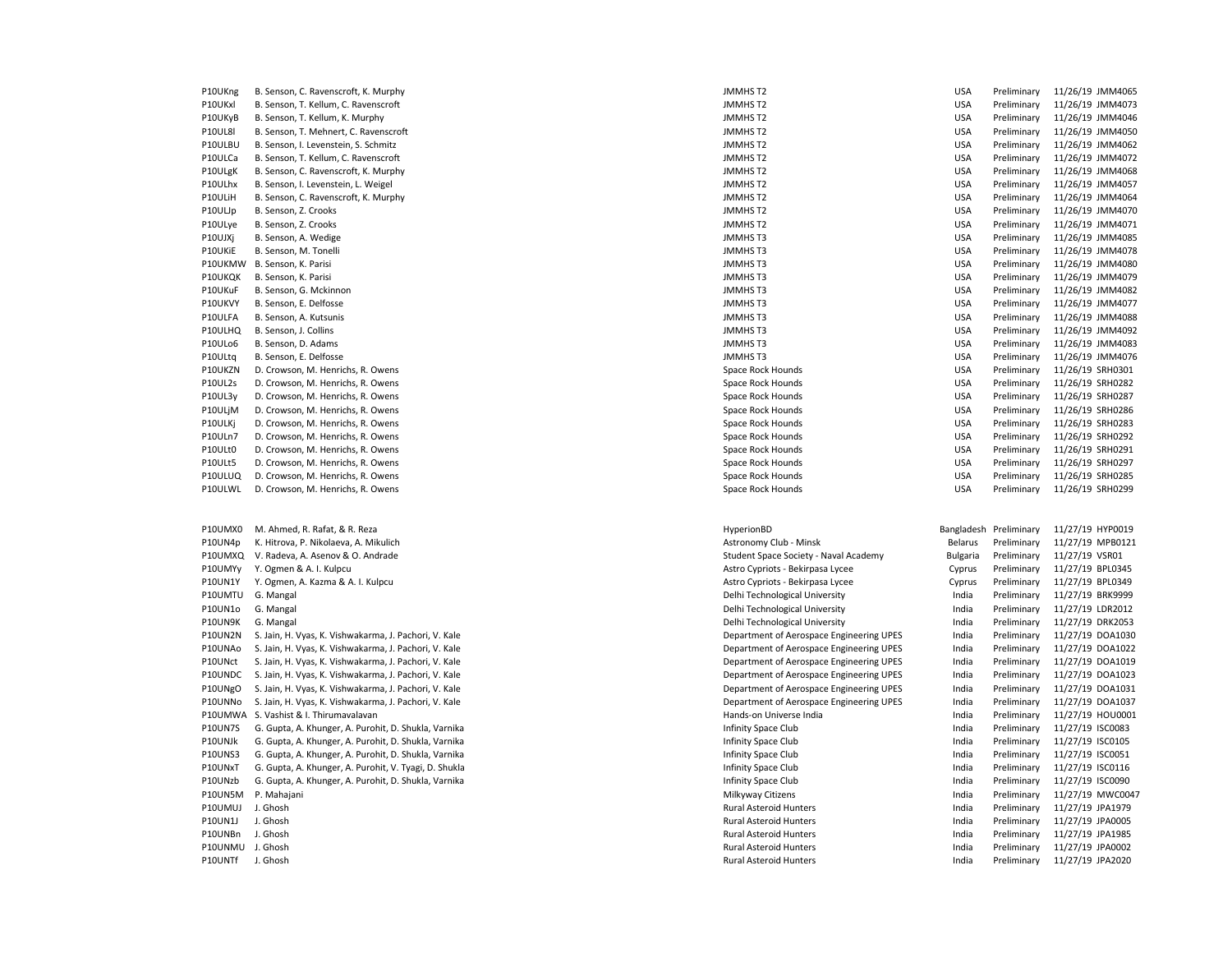P10UO0c J. Ghosh 11/27/19 JPA0003 Page 2012 12:00 12:00 Page 2012 12:00 Page 2012 12:00 Page 2012 12:00 Page 2013 12:00 Page 2013 12:00 Page 2013 12:00 Page 2013 12:00 Page 2013 12:00 Page 2013 12:00 Page 2013 12:00 Page 2 P10UNwy Poonam, A. Kaushik, D. Navlani, L. Awasthi, V. Aggarwal School of Engineering UPES Freliminary 11/27/19 SOE0001 P10UMVP M. Vanshika & E. Balaji Nambara Alikuwa mwaka wa sensa mwaka wa SEDS India-Chennnai Nambara nchi kutoka mwaka wa 11/27/19 FED4444 Marejeshi wa mwaka wa 11/27/19 FED4444 P10UN6Y M. Vanshika & E. Balaji Semboli Semboli Semboli SEDS India-Chennnai SEDS India-Chennnai New Semboli Semboli Semboli Semboli Semboli Semboli Semboli Semboli Semboli Semboli Semboli Semboli Semboli Semboli Semboli Se P10UND1 M. Vanshika & E. Balaji SEDS India-Chennnai India Preliminary 11/27/19 ED4343 P10UNlK M. Vanshika & E. Balaji Nambara india ambarana india kwa mtoni sendia-chennai india Preliminary 11/27/19 KED3333 P10UNmp M. Vanshika & E. Balaji Nambara aka kwa mwaka wa sensa mwaka wa SEDS India-Chennnai Nambara aka kwa mwaka wa 11/27/19 TED0010 P10UNRm M. Vanshika & E. Balaji Nama Marejesiya ya kuma mwaka wa shekara kwa mwaka wa Nama Marejesiya kwa mwaka wa 11/27/19 LED9999 Marejesiya wa Marejesiya wa Nama Marejesiya wa Marejesiya wa Marejesiya wa Marejesiya wa M P10UO3u M. Vanshika & E. Balaji SEDS Danim ambuu maana ka seeda saaraa seeda seeda seeda seeda ah seeda seeda seeda seeda seeda seeda seeda seeda seeda seeda seeda seeda seeda seeda seeda seeda seeda seeda seeda seeda seed P10UMVw T. Goyal, V. Koul, M. Verma, P. Adlakha, V. Kandpal National University of Petroleum and Energy Studies India Preliminary 11/27/19 UPS0045 P10UNdo T. Goyal, V. Koul, M. Verma, P. Adlakha, V.Kandpal University of Petroleum and Energy Studies India Preliminary 11/27/19 UPS0061 P10UNdN S.Seyedhatami, M.Naderifard, S.Vahedi, M.Zarei, N.Ghasemi Arabar azarbayin Afagh rahbar azarbayjan and arabayin Iran Preliminary 11/27/19 ARA0043 P10UNHg S.Sevedhatami, M.Naderifard, S.Vahedi, M.Zarei, N.Ghasemi Arabar and Afagh rahbar azarbayian azarbayian Iran Preliminary 11/27/19 ARA0046 P10UNIv S.Sevedhatami, M.Naderifard, S.Vahedi, M.Zarei, N.Ghasemi Afagh rahbar azarbayian Preliminary 11/27/19 ARA0042 P10UNKx S.Seyedhatami, M.Naderifard, S.Vahedi, M.Zarei, N.Ghasemi Arabar azarbayian Afagh rahbar azarbayjan and Preliminary 11/27/19 ARA0045 P10UNPN S.Seyedhatami, M.Naderifard, S.Vahedi, M.Zarei, N.Ghasemi American Afagh rahbar azarbayjan Manus azarbayjan Manus Preliminary 11/27/19 ARA0047 P10UNpt S.Seyedhatami, M.Naderifard, S.Vahedi, M.Zarei, N.Ghasemi Afagh rahbar azarbayjan Afagh rahbar azarbayjan ambar azarbayjan Iran Preliminary 11/27/19 ARA0052 P10UNr1 S.Seyedhatami, M.Naderifard, S.Vahedi, M.Zarei, N.Ghasemi Afagh rahbar azarbayjan Iran Preliminary 11/27/19 ARA0049 P10UNuO S.Sevedhatami, M.Naderifard, S.Vahedi, M.Zarei, N.Ghasemi Afagh rahbar azarbayian Afagh rahbar azarbayian Preliminary 11/27/19 ARA0041 P10UNWK S.Seyedhatami, M.Naderifard, S.Vahedi, M.Zarei, N.Ghasemi Afagh rahbar azarbayian Afagh rahbar azarbayjan Preliminary 11/27/19 ARA0048 P10UNxJ S.Seyedhatami, M.Naderifard, S.Vahedi, M.Zarei, N.Ghasemi Afagh rahbar azarbayian Afagh rahbar azarbayjan and Preliminary 11/27/19 ARA0044 P10UO2I S.Seyedhatami, M.Naderifard, S.Vahedi, M.Zarei, N.Ghasemi American Afagh rahbar azarbayjan Afagh rahbar azarbayjan american Preliminary 11/27/19 ARA0055 P10UMZc A. Duca, G. Bocovanu & L. Vintur Costin Miron Costin High School Miron Costin High School Romania Preliminary 11/27/19 LMC0034 P10UN8k A. Duca, G. Bocovanu & L. Vintur Costin Miron Costin High School Miron Costin High School Romania Preliminary 11/27/19 LMC0027 P10UNHx A. Duca. G. Bocovanu & L. Vintur Costa Costin Miron Costin High School Romania Preliminary 11/27/19 LMC0029 P10UNT2 A. Duca, G. Bocovanu & L. Vintur Costin Miron Costin High School Miron Costin High School Romania Preliminary 11/27/19 LMC0030 P10UNuq A. Duca, G. Bocovanu & L. Vintur Nicorocova Costin High School Miron Costin High School Romania Preliminary 11/27/19 LMC0035 P10UMY9 H.Kaushan. Astronaut Lanka Sri Lanka Preliminary 11/27/19 ATO0386 P10UNh1 H.Kaushan. Astronaut Lanka Sri Lanka Preliminary 11/27/19 ATO0389 P10UMUu N. Niwarthana Team Drakayz Sri Lanka Preliminary 11/27/19 TDN0215 P10UN2e N. Niwarthana Team Drakayz Sri Lanka Preliminary 11/27/19 TDN0216 P10UNFg N. Niwarthana Team Drakayz Sri Lanka Preliminary 11/27/19 TDN0218 P10UNJA N. Niwarthana Team Drakayz Sri Lanka Preliminary 11/27/19 TDN0217 P10UNjZ N. Niwarthana Team Drakayz Sri Lanka Preliminary 11/27/19 TDN0211 P10UNUd N. Niwarthana Team Drakayz Sri Lanka Preliminary 11/27/19 TDN0212 P10UNUK N. Niwarthana Team Drakayz Sri Lanka Preliminary 11/27/19 TDN0222 P10UNWj N. Niwarthana Team Drakayz Sri Lanka Preliminary 11/27/19 TDN0213 P10UMVL G. K. Oz **Kayseri Science Center** Turkey Preliminary 11/27/19 KBM157 P10UNFF R. Alp, E. Arkat, N. Akkor, Z. Karul & M. Kocer MHUAL-1 MHUAL-1 MHUAL-1 Turkey Preliminary 11/27/19 MHU5304 P10UNNl R. Alp, E. Arkat, N. Akkor, Z. Karul & M. Kocer MHUAL-1 MHUAL-1 MHUAL-1 Turkey Preliminary 11/27/19 MHU5301 P10UNNO R. Alp, E. Arkat, N. Akkor, Z. Karul & M. Kocer MHUAL-1 MHUAL-1 MHUAL-1 Turkey Preliminary 11/27/19 MHU5302 P10UO16 R. A . Ozturk , E. Arkat, N. Akkor, Z. Karul & M. Kocer MHUAL-1 MHUAL-1 Turkey Preliminary 11/27/19 MHU5305 P10UNyB T. A. Yaz, I. Avcilar, K. Odabas, Z. Karul & M. Kocer MHUAL-2 MHUAL-2 MHUAL-2 Turkey Preliminary 11/27/19 MHU6433 P10UMZK H. Celik, Y. D. Unlen , C. K. Rumin , Z. Karul & M. Kocer New Yorkey Register of the State of the State American MHUAL-3 Turkey Preliminary 11/27/19 MHU7105 (1997) 19 MHU7105 (1997) 1998 11/27/19 MHU7102 11/27/19 M P10UNDF H. Celik, Y. D. Unlen , C. K. Rumin , Z. Karul & M. Kocer MHUAL-3 MHUAL-3 Turkey Preliminary 11/27/19 MHU7102 P10UNRV H. Celik, Y. D. Unlen , C. K. Rumin , Z. Karul & M. Kocer MHUAL-3 MHUAL-3 Turkey Preliminary 11/27/19 MHU7101 P10UNeb A. Copur, S. Saydam, A. Yesilyurt, D. Mola, Z. Karul & M. Kocer MEAL MOLANDAREY PRELIMINAREY PRELIMINA<br>P10UNko A. Copur. S. Saydam. A. Yesilyurt. D. Mola. Z. Karul & M. Kocer MHUAL-4 MHUAL-4 MHUAL-4 Turkey Prelimin P10UNko A. Copur, S. Saydam, A. Yesilyurt, D. Mola, Z. Karul & M. Kocer MHUAL-4 MHUAL-4 Turkey Preliminary 11/27/19 MHU8035 P10UMU1 L. Livolsi, T. Gao, M. Ahmad, & M. DiBlasi Computation Connet Connet and High School Connet and High School Connet USA Preliminary 11/27/19 CSD0028 P10UMXi K. Garone, T. Russo, J. Devery, S. Rogalle, & E. Smith Company Connetquot High School Connetquot High School USA Preliminary 11/27/19 CSD0026 P10UMZM F. Annass, S. Vilca, S. Rogalle, & E. Smith Connective Connect Connect USA Preliminary 11/27/19 CSD0021 P10UNHI K. Garone, T. Russo, J. Devery, S. Rogalle, & E. Smith Company Connetquot High School Connetguot High School USA Preliminary 11/27/19 CSD0025 P10UNiY O. Drapala, C. Gobetz, J. Grenci, R. Dean, & J. Latini Computer Connetquot High School Connetquot High School USA Preliminary 11/27/19 CSD0018 P10UNle F. Annass, S. Vilca, S. Rogalle, & E. Smith Connected and School Connect uncluded a later and the School Connected USA Preliminary 11/27/19 CSD0017 P10UNBH B. Senson, S. Mills, N. Webber JMMHS T1 USA Preliminary 11/27/19 JMM4100 P10UNdX B. Senson, M. Reynolds, S. Mills, N. Webber, N. Guess States Material Company of Multimary 11/27/19 JMM4097 P10UNEQ B. Senson, M. Reynolds JMMHS T1 USA Preliminary 11/27/19 JMM4107 P10UNEt B. Senson, M. Reynolds, S. Mills, N. Webber, N. Guess States Manual Company States Manual Company 11/27/19 JMM4096 P10UNIK B. Senson, N. Guess, N. Webber, S. Mills, A. Garland Joseph Material Christian Music and Music Preliminary 11/27/19 JMM4095